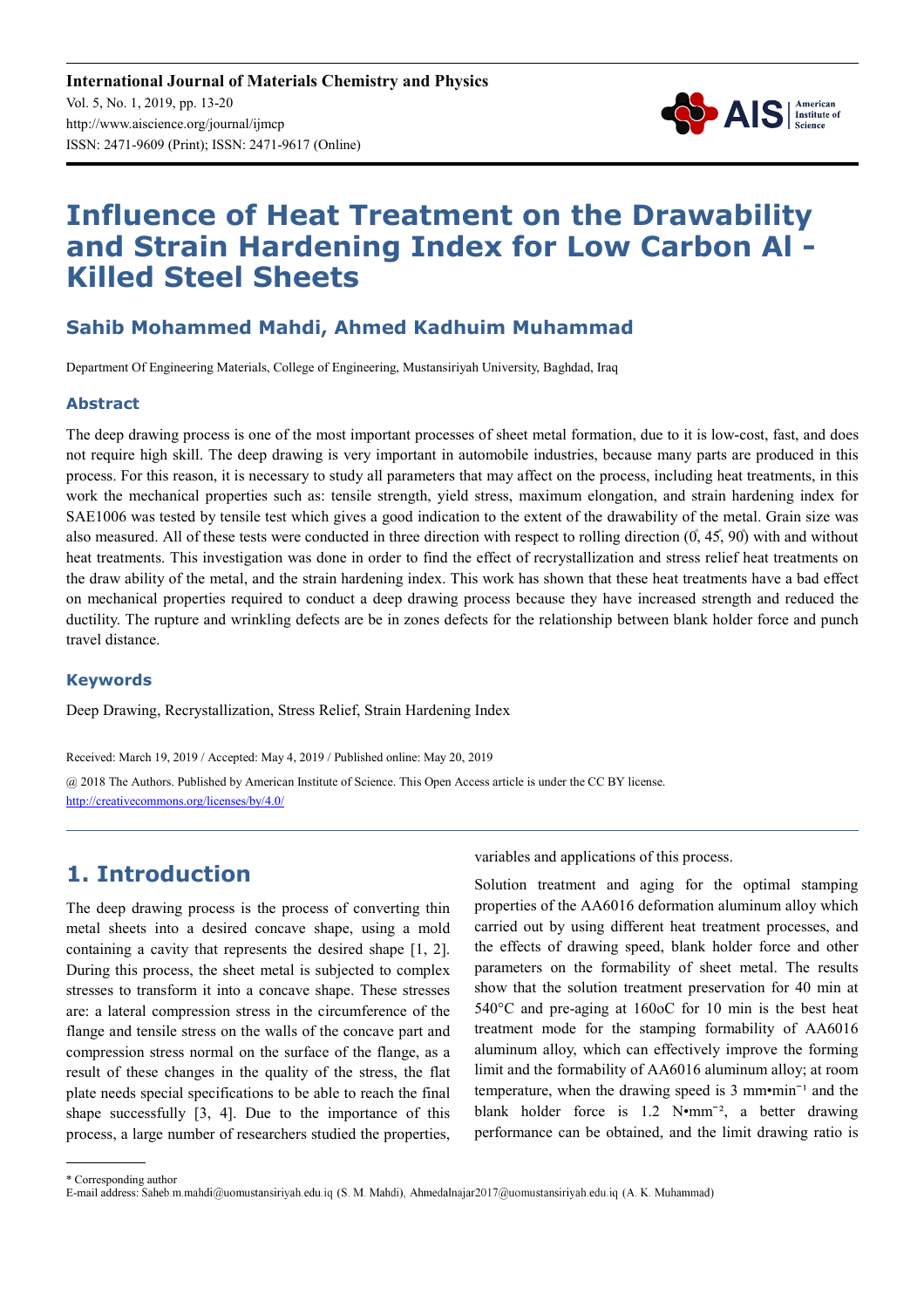1.7, which provides a theoretical basis for the application of AA6016 aluminum alloy in automobile body [5]. Minimizing of spring back by relaxation of stress through the targeted heating of materials in the radius area after the deep drawing process. In this study, experiments are conducted on a Dual Phase (DP) and TWining Induced Plasticity (TWIP) steels for the process feasibility study. This work analyses the influence of various heat treatment temperatures on the spring back reduction of deep drawn AHSS. The output of this research refers to new process approaches are regarded essential in order to optimize the forming process of AHSS in term of minimizing spring back., The local heat treatment in forming dies with the objective of relieving residual stress, changing the microstructure and reducing spring back can be successfully performed through induction heating. A feasibility study was made to show the potential of this idea on two UHS steel. The heat treatment process parameters i.e. the heating rate, annealing temperature and the cooling rate have a significant impact on the hardness values in case of DP steel, due to developing different martensite contents. And DP steel in comparison with TWIP steel, showed a better potential for the hybrid deep drawing process in order to reduce spring back [6]. The influence of temperature on the flow stress and the uniform strain of steel, brass, aluminum and AISI 304 and 316 type stainless steels by using uniaxial tensile tests. Sliding and stretching friction coefficients at several surface temperatures are measured for various sheets and lubricants using a bending under tension type strip drawing test. The validity of the results is verified by deep drawing experiments. The influence of temperature difference between the punch nose region and the flange on the drawing and fracture loads and on the limiting drawing ratio is determined [7]. Anisotropic properties of the sheet metals used for deep drawing have been studied for different metals, to specify the its effect on all parameters, The anisotropic properties of aluminium alloys and steel alloys have significant effect earing initiation and drawbility [8-11]. The microstructure and crystallographic texture evolution of continuous-cast, hot-rolled Al-Mn-Mg alloy sheet during cold rolling and subsequent annealing was investigated. All specimens cut from the as-received sheet were cold rolled and subsequently annealed, with some of these specimens receiving an intermediate heat treatment (IHT) prior to cold rolling. It was found that the degree of deformation and temperature of the annealing had a significant effect on the final grain size and texture of the sheet specimens, respectively. Furthermore, the IHT altered the development of the microstructure and texture of the final sheet specimens when compared to similarly produced specimens without it. Counterbalancing the deformation textures from rolling with a sharp Cube orientation from annealing may lead to reduced earing behavior of CC Al-Mn-Mg alloy sheet products during

deep drawing applications. [12]. A Comparison of the formability of two different sheets by heat treatment and also varying the sheet thickness on angular die deep drawing process was done. For which both SS 304 and Brass each of 0.8 mm and 1 mm is considered in the present work. The experiments were performed by designing the deep drawing tools such as die, blank holder, and punch. Punch forces and thickness variations are evaluated for all the experimental test settings. The following conclusions were drawn from the work, Sheet thickness increased the drawing force required for deep drawing of the cups in angular deep drawing process, Heat treatment of the samples before forming reduced the wrinkles formation on the deep drawn cups, and Heat treatment of the samples also reduced the drawing force required to form the cups. [13]. The influence of heat treatment thereby hardness on flow ability of austenitic Stainless steel 304 foil of thickness 0.1mm was analyzed with Deep drawing process at calculated force. The wrinkle formation in the edges of the product due to less blank holding forces and the tearing of the metal due to low ductility is very difficult to maintain. The ductility mainly affects the limiting draw ratio of the cup shaped product. The main aim of this analysis is to increase limiting draw ratio of the material by improving its ductility with annealing process. The analysis is done to find the cause of the problem and thereby to get a possible best solution theoretically as well as experimentally. It can be concluded that the hardness of the stainless steel 304 was decreased after heat treatment process thereby increased its ductility and drawability that lead to increase the limiting draw ratio of the material which helped us to get the required depth of the product [14]. Numerical simulation of metal forming and deep drawing operations is progressively been established in the aeronautical sector while it is a common practice in the automotive sector, where this technique is used for the development of robust processes and precise forming tools decreasing the high setup times. Post-forming springback is one of the major concerns when designing a new process and needed tools. Several authors are being currently working on this topic and the optimization of the prediction of the final springback using advanced numerical models, developing both advanced material and contact models. These studies include the Young modulus evolution with the plastic strain, the development of advanced material hardening models, improvement of current yield criteria and the use of advanced pressure, velocity and temperature dependent friction coefficients among others. In the present paper, the influence of intermediate heat treatments on the ductility-formability and the spring back of multi-stage deep drawing processes is studied for the Inconel 718 superalloy. For that, the Young modulus reduction and the formability increase are analyzed with and without heat treatments using cyclic tensile-relaxation and conventional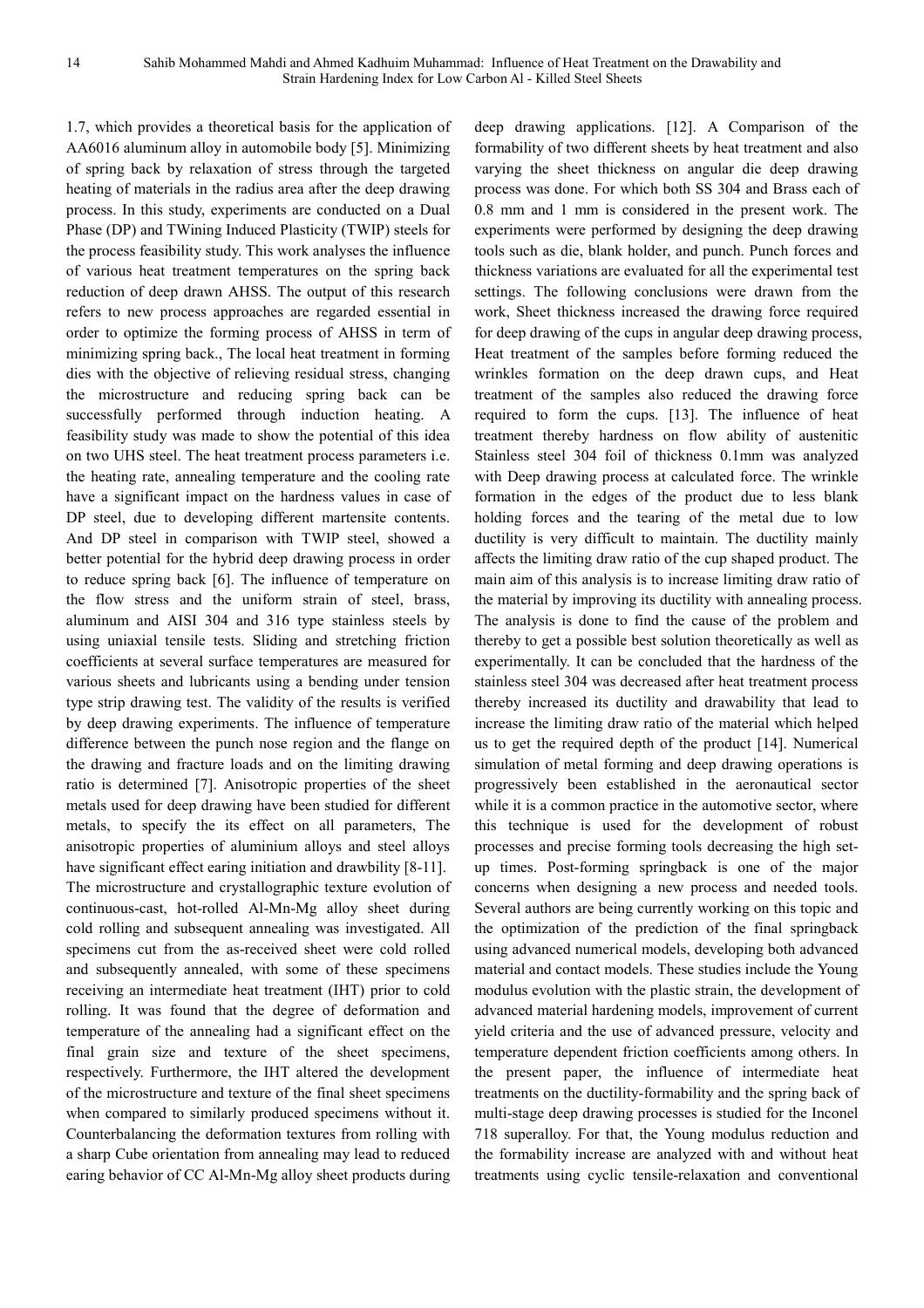tensile tests. Results show he intermediate heat treatments increase the ductility of the material, making possible the forming of complex geometries. As it can be seen in the results the intermediate heat treatments recovers the initial characteristics of the Inconel 718 nickel base superalloy. The Young modulus reduction must be taken into account when forming processes are simulated, due to predict accurately the post forming phenomenon called spring back. [15]

# **2. Experimental Work**

This section describes several test conditions, including crystalline structures and measurement of gran size, mechanical properties, as well as calculating values of work hardening index. The specimens have been subjected to recrystallization and stress relief heat treatments for investigating their effect on the metal drawability.

#### **2.1. Characteristic and Preparation of Metal Specimens**

The type of steel used for this study is SAE1006, this is proved with the chemical composition test that listed in table 1. The steel microstructure was also examined through the metallography test, where a small sample has been prepared with hot mounting, and 2%Nital etching media as shown in 1. The steel microstructure was also examined through the metallography test, where a small sample has been prepared with hot mounting, and 2%Nital etching media as shown in figure 1. As shown in figure 2 the microstructur two phases the base phase is ferrite and there is grains of perlite phase. The grain size has been measured by using linear intercept method [wire] , the grains was elongated in the rolling direction as it is significant in fi figure 2.

**Table 1.** SAE1006 composition.

| element  |       | $\sim$<br>IJΠ | Mn                        | $\mathbf{v}$<br>141 | . .   | Mo    |       |       | нΛ   |
|----------|-------|---------------|---------------------------|---------------------|-------|-------|-------|-------|------|
| $Wt. \%$ | 0.056 | 0.036         | $\sim$ $\sim$<br><u>.</u> | 0.024               | 0.016 | 0.002 | 0.003 | 0.004 | Rem. |



Figure 1. The specimen for reveal microstructure.



Figure 2. Microstructure of SAE1006 in rolling dimension as base.

### **2.2. Microhardness Tests**

Microhardness test is one of the main mechanical property test. This test is used to measure the microhardness of the steel sheet used in deep drawing. The tests that were conducted on [micro hardness tes tester] (Adolph 1. Buehler INC.). The instrument used is MICROMET shown in f figure 3. Two directions were measured, measured, in the width and thickness directions using load of (300g). The surface sheet hardness, was for the specimens with and without heat treatment.



**Figure 3.** Microhardness tester.

By taking the average of the two diagonals lengths of the square indenture then converted to the Microhardness Vickers by using the tables. The results of the tests are shown in Table 2.

Table 2. The microhardness results for with and without heat treatment for width and thickness direction.

| Microhardness without H.T.                      | Point1 | Point <sub>2</sub> | Point <sub>3</sub> | Point4 | Point5 | Point <sub>6</sub> | Avg.   |
|-------------------------------------------------|--------|--------------------|--------------------|--------|--------|--------------------|--------|
|                                                 | 90.4   | 869                | 90.4               | 848    | 90     | 869                | 8823   |
| Microhardness with recystall. Heat treatment    | 102    | 103                | 110                | 107    | 107    | 109                | 10633  |
| Microhardness with stress relief heat treatment | 100    | 100                | 98.9               | 104    | 102    | 102                | 101.15 |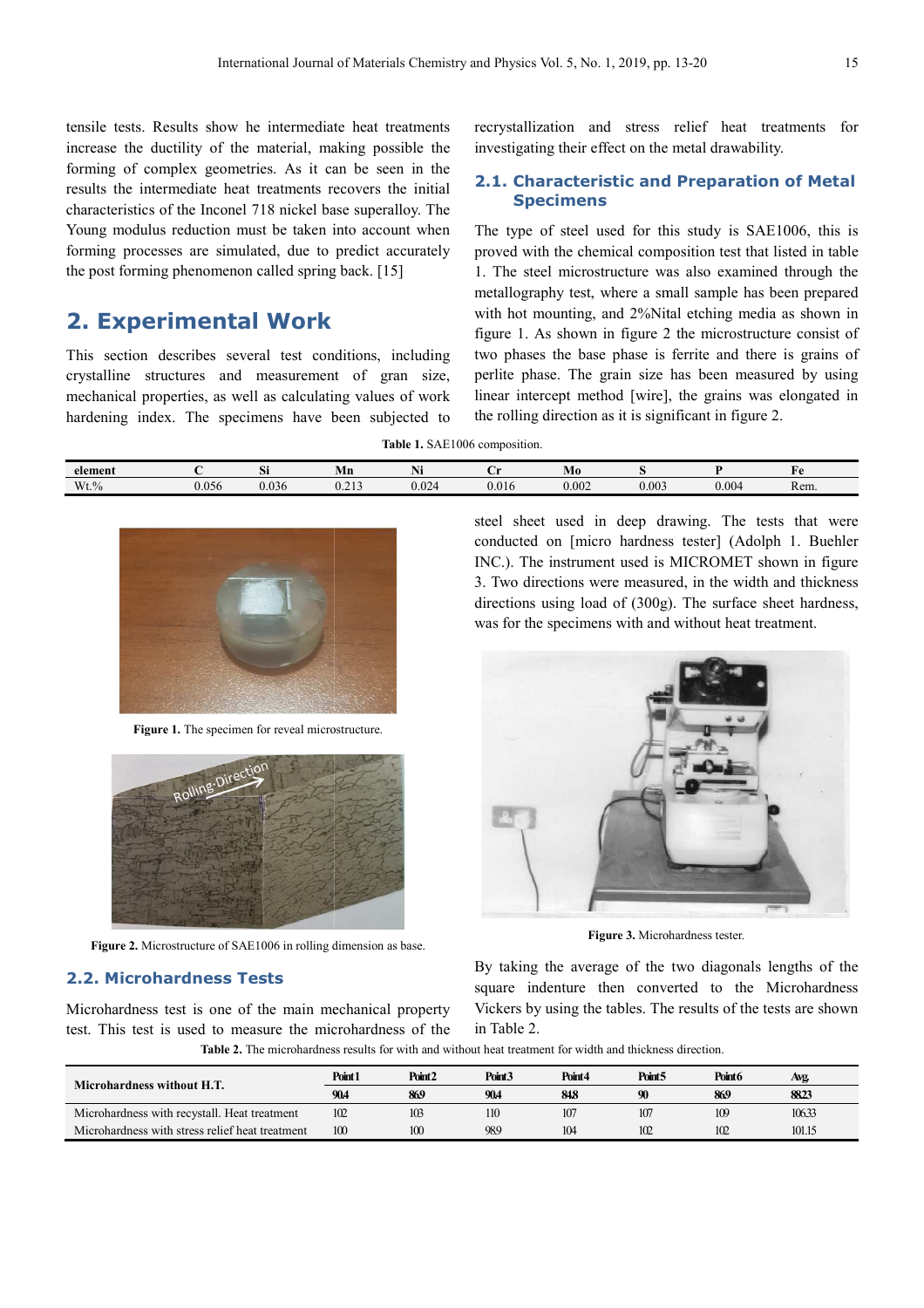### **2.3. Work Hardening Index (n) Calculation for Steel Sheet**

Work hardening index (n) is the formability induction, and for deep drawing drawability. Therefore it should be calculated from the tensile test data evaluated experimentally. Tensile test specimens were cut from the sheet metal, using ASTM E8 specification as shown in Figure 4 [5]. Three groups specimens were cut at  $(0, 45, 90)$  with respect to rolling direction. These specimens are tensile tested, for obtaining stress- strain data. To calculate work hardening index (n) power law must be used:

$$
\sigma = \kappa \, \varepsilon^n \tag{1}
$$

Where  $\sigma$  = true stress in plastic range.

 $\epsilon$  = true strain in plastic range.

 $\kappa$  = strengthen coefficient.

And  $n = work hardening index$ .

By taking the natural logarithm of the equation (1).

$$
\log \sigma = \log \kappa + n \log \varepsilon \tag{2}
$$



**Figure 4.** Specimen dimensions for tensile test.

### **2.4. Heat Treatments**

#### **2.4.1 Recrystallization Heat Treatment**

It is a heat treatment used to regenerate a new crystal free of stresses with very low dislocations density. ThisoCcurs during heating at temperature about to 0.4-0.5 melting point temperature of a metal in kelvin scale. Recrystallization treatment used to nucleate new grains on the account of the original deformed grains. The aim of this heat treatment is to investigate its effect on the deep drawing drawability of the sheet metal. The experiment was conducted on tensile specimens. Using electrical furnace (type SALA BASIC LINDBERGE) the temperature was controlled to  $\pm$  5°C. After the furnace reach  $600^{\circ}$ C, the specimens are entered in to the furnace for one hour and then air cooled. After this heat treatment the specimens were tested by the tensile test to obtain the engineering (stress-strain) curves for the three obtain the engineering (stress-strain) curves for the three main rolling direction  $(0^{\circ}, 45^{\circ}, 90^{\circ})$ . Converting the engineering stress - strain data to true stress strain data, and then compare the results for the as received steel sheet with the recrystallized annealed specimens for the anisotropic the recrystallized annealed specimens for the anisotropic<br>properties in the three sheet metal directions with respect to rolling direction.

#### **2.4.2. Stress Relief Heat Treatment**

This heat treatment used for reducing the strain hardening

induce due to forming process, deep drawing process is one of sheet metal forming that exposed to high straining that effects steel sheet drawability. A new tensile test specimens are used for this experiment. This treatment has been done, as the furnace temperature became uniform at  $500^{\circ}$ C, the specimen are induce to furnace for one hour exposure time, and then air cooled. Then Data for tensile tests have been record to obtain the anisotropic properties in the three sheet metal directions with respect to sheet metal rolling pecimen are induce to furnace for one hour expo<br>nd then air cooled. Then Data for tensile tests I<br>ecord to obtain the anisotropic properties in the t<br>netal directions with respect to sheet metal rolling.

#### **2.5. Stiffness Test**

Preliminary tests were conducted on various types of springs, in order to check the stiffness of the spring's (K) for each one.

#### **2.6. Deep Drawing Test**

The final aim is to establish the boundaries of the wrinkling and rupture zones when using Al Al-killed steel SAE 1006. Using 100-ton hydraulic press of single acting type, the blank holding force was achieved by using four spring system, and eight spring system, with stiffness 48 N/mm and 96 N/mm respectively. The blank diameter was (145mm) and (1mm) thick while the punch diameter (80mm) and die diameter was thick while the punch diameter (80mm)<br>(82.5mm) giving a drawing ratio  $(R_d)$ .

$$
R_d = 145/80 = 1.8125 \tag{3}
$$

The test commenced by using spring system, the blank holder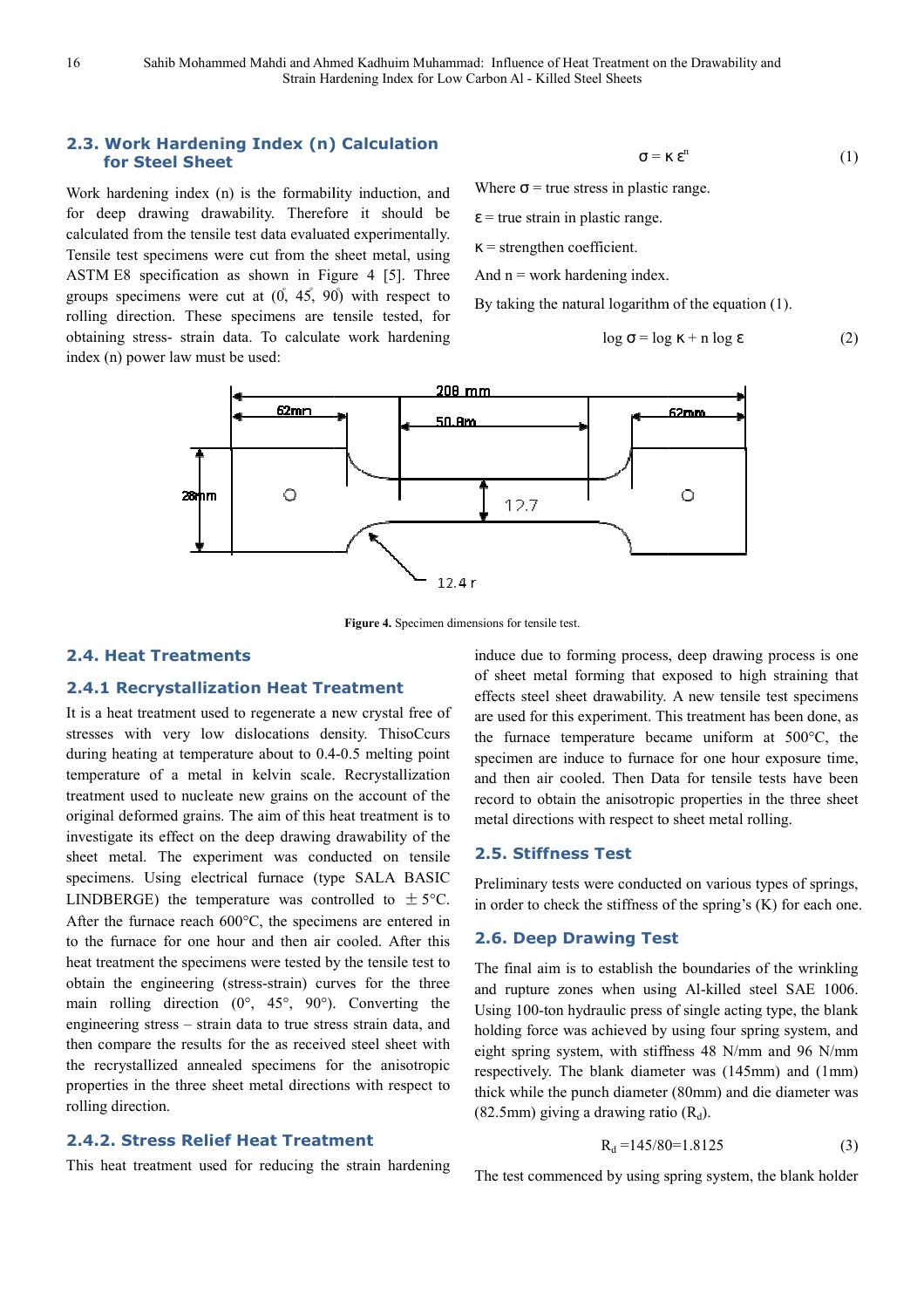being on the same level as the punch surface; this will give a force of  $(4 \times 48 = 192)$  N). When we used the springs that had stiffness (48 N/mm) to show the wrinkling and working zones, wrinkling started after (24mm)-punch travel at (12mm) pre-compress. To delay wrinkling initiation, the blank holder level was raised above the punch by a further (1.5-mm), pre-compress. To delay wrinkling initiation, the blank holder level was raised above the punch by a further (1.5 using spacer plate (washer) on top of the spring that was used. This would give a path force parallel to the first, wrinkling appeared at (27mm)-punch travel. Another experiment was performed using pre-compression of (14mm) and wrinkling was delayed to the depth of (43.5mm). th force parallel to the first, wrinkling<br>punch travel. Another experiment was<br>compression of (14mm) and wrinkling<br>pth of (43.5mm).<br>r made with different pre- compressions.

Total of (4) tests were made with different pre-compressions. As for the spring that had stiffness (96 N/mm) the initial force was  $(8\times96=768 \text{ N})$  and without the use of spacing showed the rupture zone. Rupture started after (27.5mm) punch travel. To accelerate rupture initiation, the blank holder level was raised above the punch by a further (3mm), using spacer plate (washer) on top of spring used. This gave a path force parallel to the first and rupture appeared at (23.5mm) punch travel. Another experiment was done using pre-compression of (16mm) and the rupture was accelerated to the depth (17mm). Total of (4) tests were made with different pre-compressions the curve of the wrinkling and pre-compression of (16mm) and the rupture was accelerated<br>to the depth (17mm). Total of (4) tests were made with<br>different pre-compressions the curve of the wrinkling and<br>rupture zones. To investigate the quality of the pr soundness, the variation of thickness along the qualified product was measured. Using a micrometer, six readings was recorded from the edge of the cup to the bottom, the results were taken as a percentage to the original thickness, ng that had stiffness (96 N/mm) the initial<br>06=768 N) and without the use of spacing<br>ture zone. Rupture started after (27.5mm)tion of thickness along the qualified<br>
I. Using a micrometer, six readings was<br>
ge of the cup to the bottom, the results<br>
stage to the original thickness,<br> **and Discussions**<br>
preformed, a comparison between the

### **3. Results and Discussions**

After tensile test was preformed, a comparison between the engineering stress- strains curves of the three directions are represented in figure 5 this figure in the same line with standards which approve that the properties in rolling direction have the highest values.



**Figure 5.** Comparison between the three direction to rolling stresses and strains values.

Another compression are represented graphically between the cold rolled and recrystallization and stress relief for the three direction of rolling in figure 6, 7, and 8 8 respectively. The results obtained are converted to the true stress stress-strain values and then converted to log stress-log strain to obtain the  $(n)$ value from the slope, n values are shown in table 3 for each direction and in the two cases with and without heat treatment.



Figure 6. Recrystallization and stress relief effect on stress strain values in rolling direction.



**Figure 7.** Recrystallization and stress relief effect on stress strain values across rolling direction.



**Figure 8.** Recrystallization and stress relief effect on stress strain values perpendicular to rolling direction.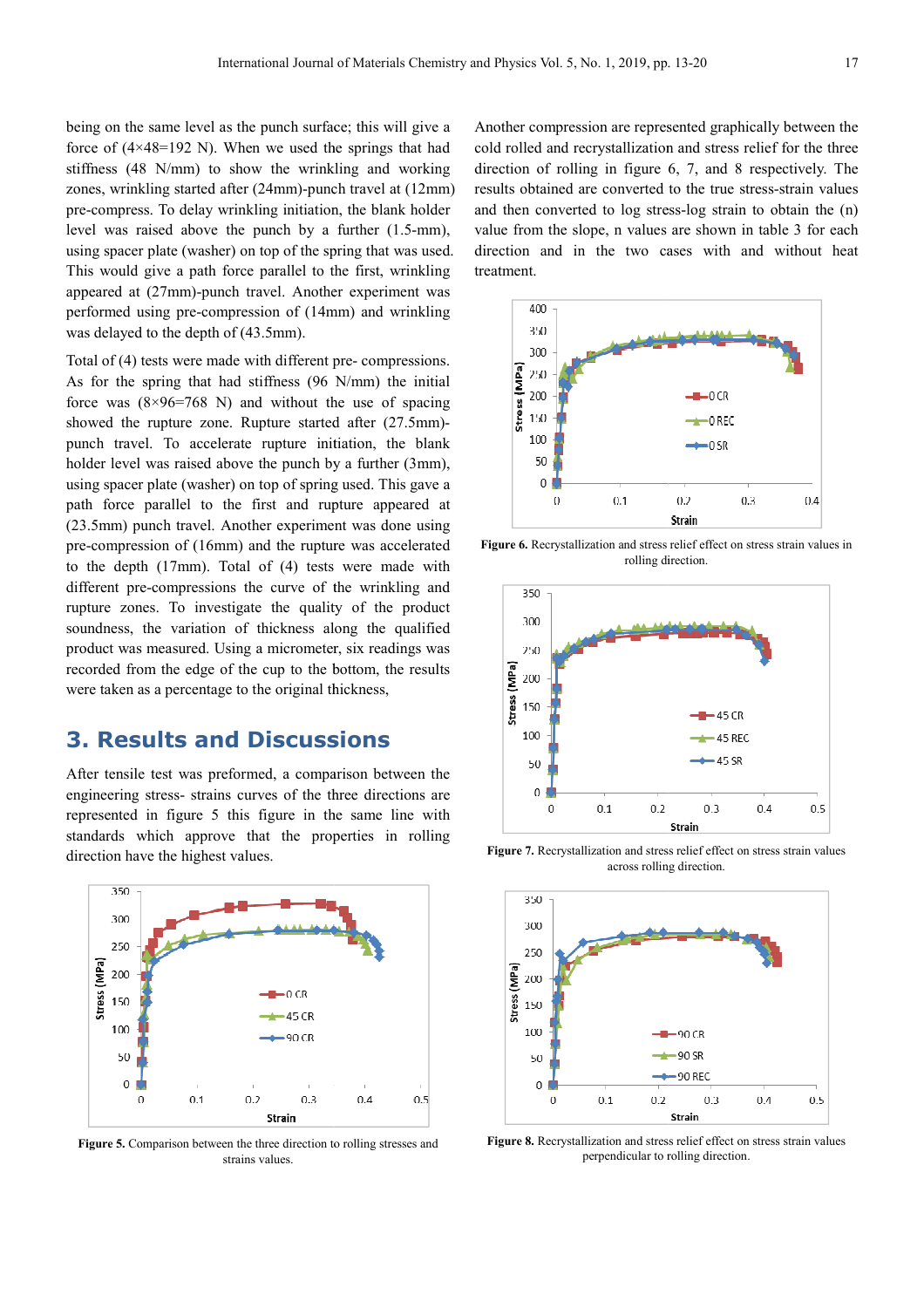In the three above curves it is clear that the metal loss some drawability As a result of the rise in stresses relative to the strains, which are in line with the decline in values of exponent of strain hardening in the three direction to rolling as shown in table 3, It is worth mentioning that the recrystallization heat treatment has the

greater effect on the mechanical properties of the metal than the stress relief heat treatment. Therefore these heat treatments had a bad effect on the deep drawing process by increasing metal strength and reducing the drawability of the metal.



| Angle to rolling direction              |      |              | 90   | Avg. |
|-----------------------------------------|------|--------------|------|------|
| (n) values for cold rolled specimens    |      | U.S.         |      |      |
| (n) values for recrystallized specimens | ).24 | ስ ኃኃ<br>V.ZZ | 0.2  | 0.22 |
| (n) values for stress relived specimens | ).28 | 0.26         | 0.23 |      |



**Figure 9.** Shows the effects of springs stand and there effects on creation ruptures and wrinkling.



Figure 10. Comparison between rupture and wrinkling zones for heat treated and non- heat treated specimens.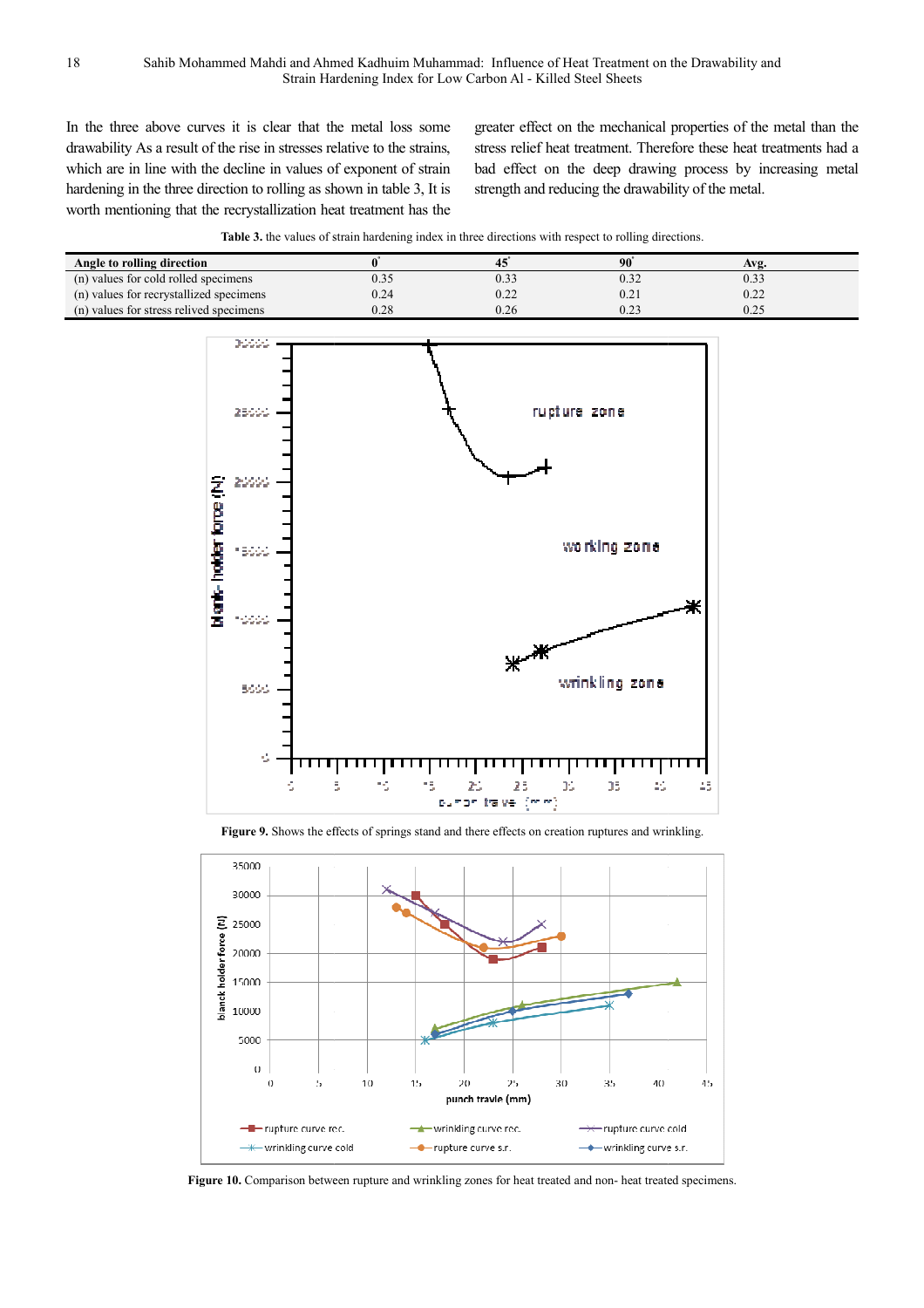In the same manner blanks heat treated in furnace at 600°C and 500°C for recrystallization and stress relief respectively, and the rupture - wrinkling curves were drawn to compare these results with that obtains for non heat treated specimens, this comparison was shown in figure 10 which enhanced the results of tensile test cause in the recrystallization and stress relief heat treatments the working zone become more narrow than the cold rolled curves which mean difficulty of deep drawing process.

The ruptures and wrinkling defects that developed during deep drawing the for the blank holder force and measuring the punch travel distance, at this study conditions the ruptures curves accumulate at high blank hold force [16, 17], and the as received blanks are more sense to rupture than other heat treated sample because of its less strength, while at the wrinkling zone the opposite sense have been records, the blanks are more affected with the traveling punch distance and the recrystallized blanks show more ability to wrinkling than the stress relief and cold rolled blanks because of its higher strength and less ductility. And that is true because the work hardening index (n) in table 3 for recrystallized annealed specimens are lesser than others, which means lower formability, more wrinkling ability [18].

# **4. Conclusions**

Concerning the experimental work conducted in the present work, the following conclusions can be drawn:

I. To produce a sound product it is necessary to establish the blank holder- punch travel diagram for each material, and die to fix the wrinkling, rupture, and working zones. By this method it is possible to succeed the safe zone as a holding force, when one of any factors is changed because of any reason.

II. The recrystallization heat treatment, which is used in present work, has a bad effect on the drawability on the steel SAE 1006.

III. Stress relieving treatment for the used steel SAE1006 has a bad effect on the drawability of the metal too.

IV. The deep drawing blank show an anisotropic properties with respect to rolling directions, and obey power law for calculation of work hardening index.

# **5. Recommendations**

I. For further study it is recommended to used strain gages measure the strains at each travel distance and blank holder force.

II. And also it is recommended to study effects of heat treated blanks with different punch diameters sizes.

III. It is recommended to study effects of heat treated blanks for rectangular shape beep drawing.

### **References**

- [1] F. Stachowicz, T. Trzepiecinski " Modelling of friction anisotropy of deep drawing sheet in ABAQUS/EXPLICIT", ARCHIVES of FOUNDRY ENGINEERING, volume 10, Special Issue  $3 - 2010$ , pp  $47 - 52$ .
- [2] M. N. Iryana and M. Jasri "FINITE ELEMENT SIMULATION TO PREDICT WRINKLING IN LOW CARBON STEEL DEEP DRAWING PROCESS USING ISOTROPIC MODEL" APPN Journal of Engineering and Applied Sciences " Vol. 12, No. 14, July 2017.
- [3] Jiang, J., C. Collado, D. Keeley and B. Dodd, 1995. Room temperature formability of particle rein-forced metal matrix composites: forging, extrusion and deep drawing", Composites, 26 (11): 785-789.
- [4] Mohammad Tajally, Esmaeil Emaddodin and Fathallah Qods, "An Experimental Study on Earing and Planar Anisotropy of Low Carbon Steel Sheets", World Applied Sciences Journal 15 (1): 01-04, 2011.
- [5] Study of heat treatment and deep drawing process for AA6016 aluminum alloy December 2017 Suxing Gongcheng Xuebao/Journal of Plasticity Engineering 24 (6): 43-47 DOI : 10.3969j.issn.1007-2012.2017.06.008 Y. Qiu.
- [6] Vladimir Boskovic et al. [DEVELOPMENT OF A HYBRID DEEP DRAWING PROCESS TO REDUCE SPRINGBACK OF AHSS], Journal of Physics: Conf. Series 896 (2017) 012084 doi: 10.1088/1742-6596/896/1/012084 -2018.
- [7] J. O. Kumpulainen, A. J. Ranta-Eskola and R. H. O. Rintamaa" Effects of Temperature on Deep Drawing of Sheet Metals" Journal of Engineering Materials and Technology | Volume 105 | Issue 2. 1983.
- [8] S. Izadpanah, S. H. Ghaderi and M. Gerdooei "Prediction of earing in deep drawing of anisotropic aluminum alloy sheet using BBC2003 yield criterion", Journal of Computational and Applied Research in Mechanical Engineering, Vol. 6, No. 2, 2017, pp 47 – 55.
- [9] R. Padmanabhan, A. J. Baptista, M. C. Oliveira, L. F. Menezes, "Effect of anisotropy on the deep-drawing of mild steel and dual-phase steel tailor-welded blanks", Journal of Materials Processing Technology 184 (2007) 288–293.
- [10] Mingzhi Wang, Jianjun Wu, He Fan, Zengkun Zhang and Hongfei Wu," Extraction of the Anisotropic Plasticity of Metal Materials by Using Inverse Analysis and Dual Indentation Tests" Materials 2018, 11, 12, pp 1-18.
- [11] ASME "Metal Handbook", material selection and properties, vol. 1, 8th Edition, 1948.
- [12] Jiantao Liu et al, "Effect of Intermediate Heat Treatment on Microstructure and Texture Evolution of Continuous Cast Al-Mn-Mg Alloy Sheet", Metallurgical And Materials Transactions A, Vol 37A, June 2006.